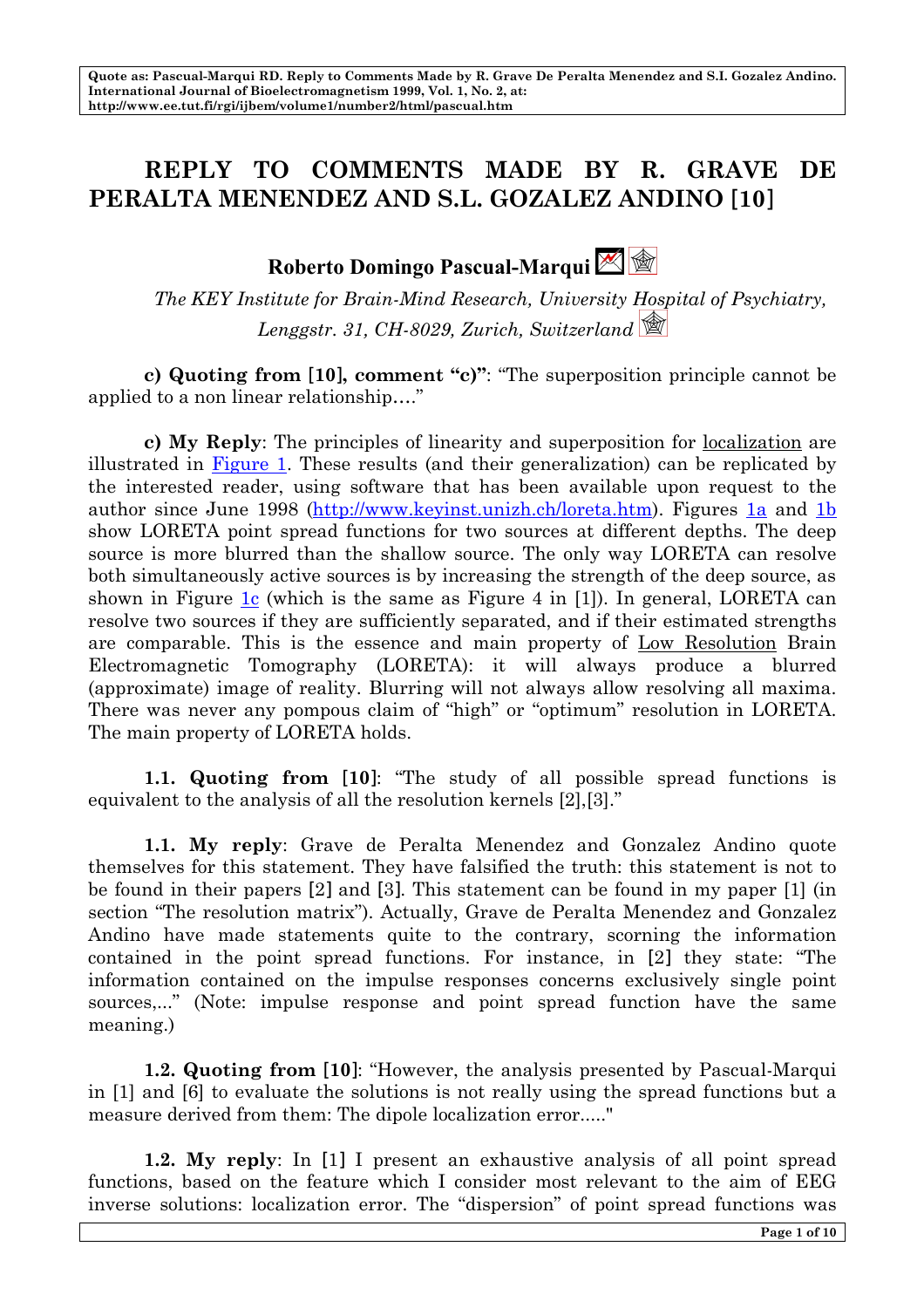defined, studied, and reported in [6]. The computer programs used and offered to the reader in [1] (available upon request to the author since June 1998: http://www.keyinst.unizh.ch/loreta.htm), allow the full and complete exhaustive evaluation of all point spread functions, including amplitudes (see Figure 1).

I define "first order localization errors" of an instantaneous 3D discrete linear inverse solution as the set of localization errors for each point spread function. My methodology for comparing solutions belonging to this class starts with the following two principles: (1) high first order localization errors indicate the inadequacy of a solution; (2) the converse is not true. One essential fact must stressed: while low errors do not indicate adequacy of a solution, they do constitute a necessary (but not sufficient) condition for adequacy of a solution.

**2.1. Quoting from [10]**: "About the "*futility of trying to design near ideal averaging kernels"...."*

**2.1. My reply**: The averaging (or resolution) kernels are harmonic functions. This fact was published in [1], and it proves that in a 3D solution space, the averaging kernels can not be optimized. Therefore, all efforts towards optimization in a 3D solution space, as published and "extensively discussed in the literature ([8], [2], [3])", have been futile. This fact of nature holds and cannot be changed for a 3D solution space. Any insistence in the rationality of optimization in 3D space is pointless.

I wish to emphasize that the "curse of harmonic resolution kernels" was reported in [1]. It was not reported in the papers by Grave de Peralta Menendez and Gonzalez Andino, a fact that can be confirmed by reading carefully their self-quoted papers. For instance, in [3] they state: "A certain eccentricity value seems to exist below which all solutions fail to obtain adequately centered resolution kernels around the target point." This statement is a far cry away from the full mathematical characterization implied by the harmonic character of the resolution kernels reported in [1].

One word of caution with respect to the equivalence of resolution kernel and point spread function optimization: Resolution kernels can not be optimized in 3D space, because of their harmonic character. Point spread functions might be amenable to optimization, since, in general, they are not harmonic. However, for optimization to take effect, one must find the proper functional. The WROP functionals in [3] may not necessarily be the best ones. Other functionals for optimizing the <u>full</u> resolution matrix exist, such as the one reported in equation 10, in [1]. This optimization, with the proper weight, produces LORETA, which satisfies "the minimum necessary condition" of low first order localization errors.

**2.2. Quoting from [10]**: "We are pleased to see that in this paper [1], the author coincides with us…."

**2.2. My reply**: First, it is worth emphasizing that the definition and interpretation of the averaging kernels for any linear inverse problem were published by Backus and Gilbert [8]. This contribution was not made by Grave de Peralta Menendez and Gonzalez Andino, as they so pretentiously imply. Second, all averaging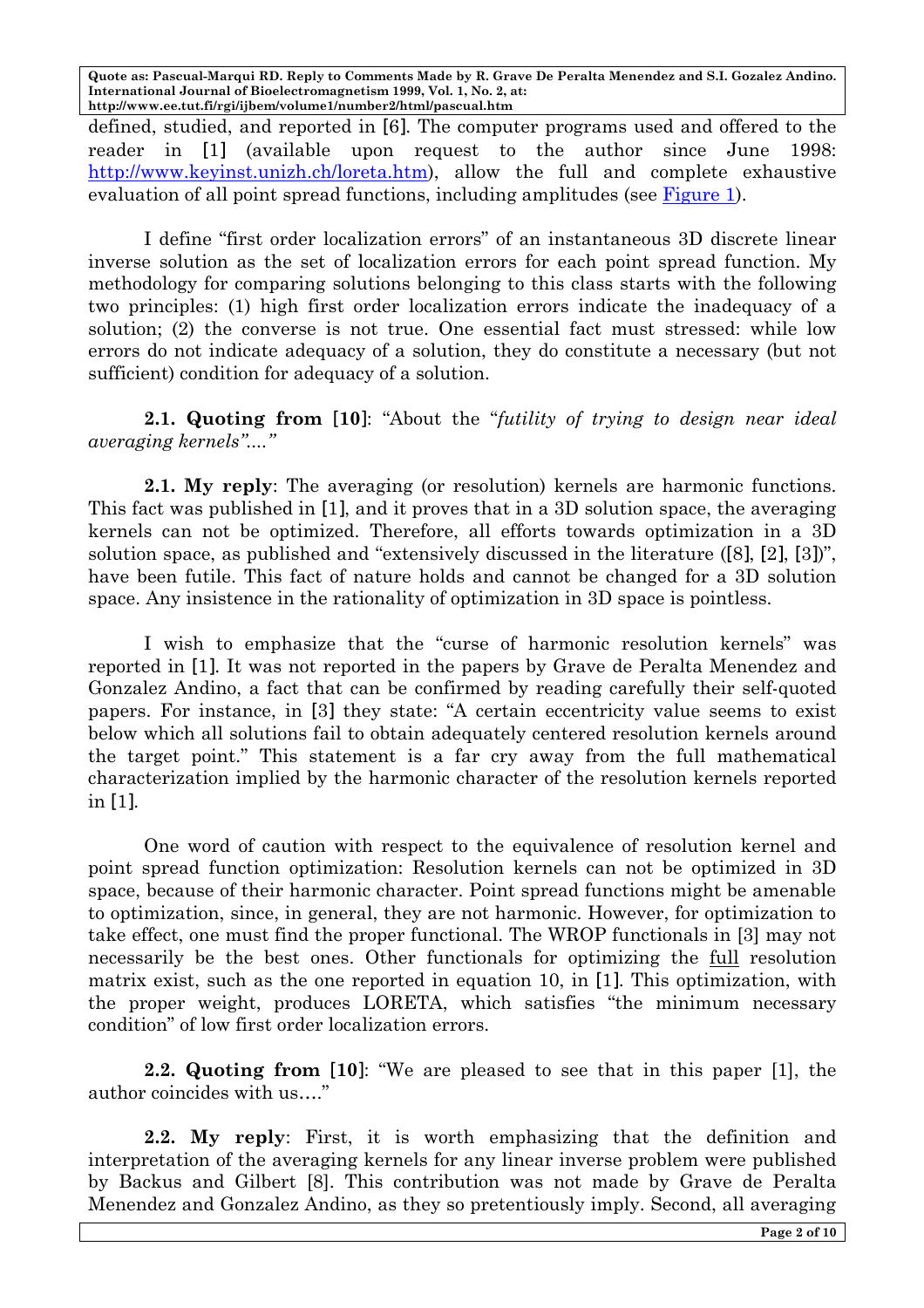kernel features emphatically proposed in ([2], [3], [4], [5]) are practically noninformative in 3D space, due to the fact that the averaging kernels are harmonic [1].

**3.1. Quoting from [10]**: "It is not true that we "*omitted an explicit equation of the inverse solution for the case of an unknown vector field"*….."

**3.1. My reply**: Substitution of the proper weights (given by the unidentified equation following equation 14 in [3]), into equation 14 in [3], is undefined. The authors did not specify in their paper the definition of the product of a Kronecker delta with a lead field. The correct form of equations was originally defined by Backus in Gilbert (see equation (4.10) in [8]), where such a product was specified. The correct explicit equations can also be found in [1].

**3.2. Quoting from [10]**: "Finally, the author fails to realize that the WROP method is not a particular inverse solution but an strategy….."

**3.2. My reply**: Grave de Peralta Menendez et al. proposed the WROP method in [3]. They claimed "optimum resolution". They did not indicate how to choose the "socalled" weights in WROP. Furthermore, they presented results that are not reproducible by other researchers, since they did not specify the particular weights that were used in creating their Figures. Now the authors claim that the WROP method-strategy is very general. For the researcher interested in testing concrete inverse solutions, the only practical issue is: which WROP weights should be used for realistic (non-spherical) head geometry?

Whatever the case may be, the results in [1] show that the WROP strategy is doomed to failure because in 3D space, optimization is pointless. Moreover, using the WROP strategy with a particular choice of weights [1] was shown to produce an inverse solution incapable of correct first order localization.

As of this moment, a new software package for the fair comparison of instantaneous 3D discrete linear inverse solutions (for current density) is available upon request to the author (http://www.keyinst.unizh.ch/loreta.htm). This package is based on a somewhat more realistic head model: the average human brain Talairach MRI atlas from McGill University. The approximate EEG lead field was computed numerically using the boundary element method (BEM). No use is made here of "spherical" approximations. Appendix-I includes some new, unambiguously specified, inverse solutions that can be found in the package. Also included here (Appendix-II) is the treatment of the regularization issue. Using a 7 mm resolution grid for the cortical grey matter solution space, the mean localization errors for LORETA and minimum norm were 11.45 and 18.61 mm, respectively. Figure 2 illustrates LORETA and minimum norm images (non-regularized and regularized) due to a point source, in the case of noisy measurements. Regularization was estimated via minimum crossvalidation error.

Once Grave de Peralta Menendez and Gonzalez Andino publish a completely specific and unambiguous instantaneous 3D discrete linear inverse solution for current density in non-spherical head models, it will be included in the Talairach package.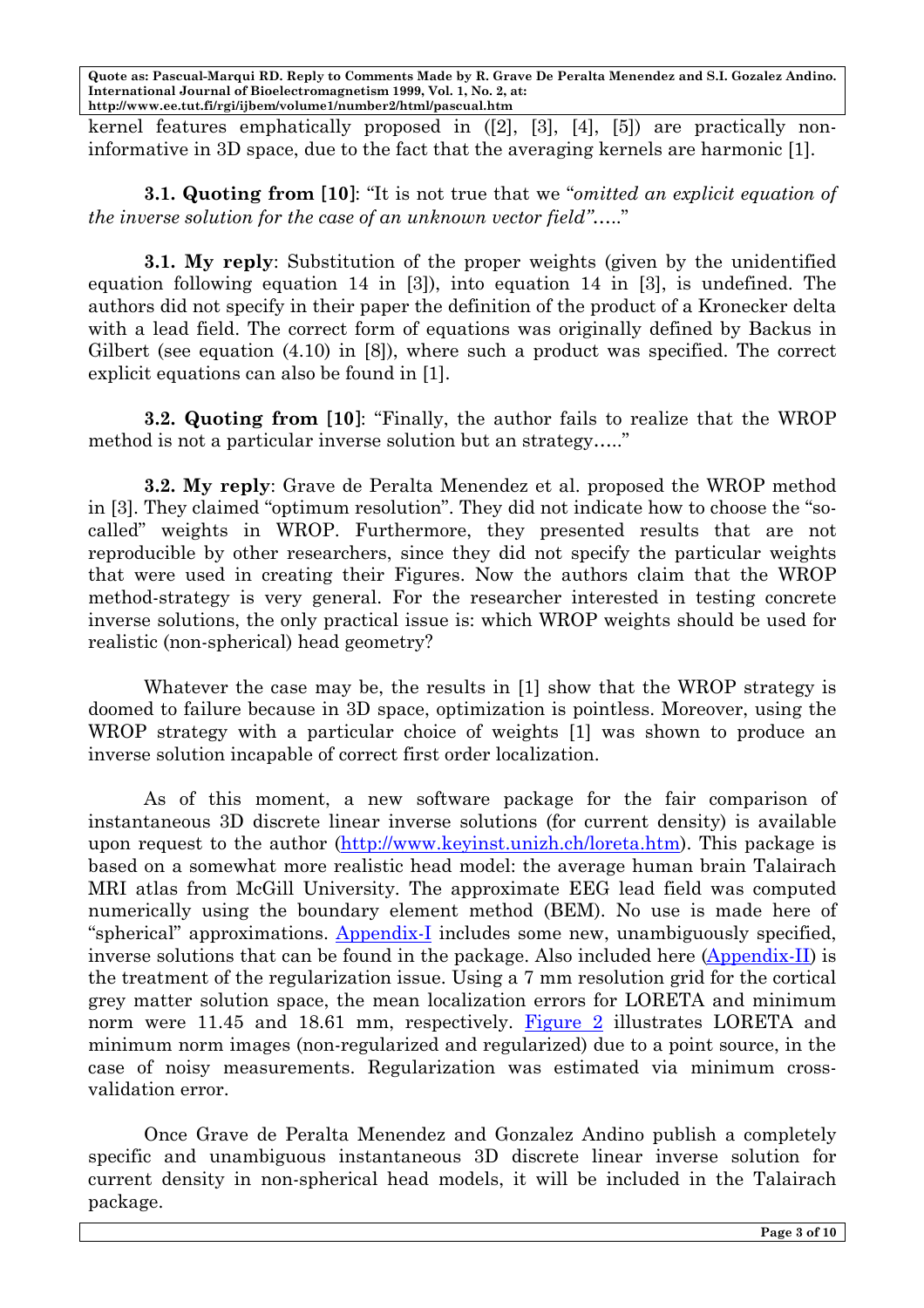**3.3. Quoting from [10]**: "Then, the conclusion of Pascual-Marqui [1], that "*the low localization error, in the sense defined here constitutes a minimum necessary condition"* even if apparently reasonable, is not justifiable on theoretical or simulation grounds."

**3.3. My reply**: Grave de Peralta Menendez and Gonzalez Andino failed to remember, again, that the principles of linearity and superposition hold (see my reply to comment "c)" above).

**3.4. Quoting from [10]**: "Earlier conclusions about LORETA (*the main properties of LORETA* [9]) conjectured on the basis of the dipole localization error have proved to be false."

**3.4. My reply**: "Blurring" is certainly equivalent to "distortion". LORETA produces blurred images (low resolution) of reality (see my reply to comment "c)" above), and therefore, the main properties of LORETA hold.

#### **References**

[1] Pascual-Marqui, R.D. "Review of methods for solving the EEG inverse problem". *International Journal of Bioelectromagnetism.* No. 1, Vol.1, 1999.

[2] Grave de Peralta Menendez R and Gonzalez Andino SL. "A critical analysis of linear inverse solutions". *IEEE Trans. Biomed. Engn*. Vol 4: 440-48. 1998.

[3] Grave de Peralta Menendez R, Hauk O, Gonzalez Andino, S, Vogt H and Michel. CM: "Linear inverse solutions with optimal resolution kernels applied to the electromagnetic tomography." *Human Brain Mapping*, Vol 5: 454-67. 1997.

[4] Grave de Peralta Menende R., Gonzalez Andino SL. "Distributed source models: Standard solutions and new developments". In: Uhl C, ed. *Analysis of Neurophysiological Brain Functioning*. Heidelberg: Springer Verlag. 1998.

[5] Grave de Peralta Menendez R., Gonzalez Andino SL and Lütkenhönner B. "Figures of merit to compare linear distributed inverse solutions". *Brain Topography*. Vol. 9. No. 2:117-124. 1996

[6] Pascual-Marqui, R.D. "Reply to comments by Hämäläinen, Ilmoniemi and Nunez. In ISBET Newsletter No. 6, December 1995. Ed: W. Skrandiws. 16-28.

[7] Grave de Peralta Menendez R, Gonzalez Andino SL, (1998c). Basic limitations of linear inverse solutions: A case study. Proceedings of the 20th annual international conference of the Engineering and Biology Society (EMBS).

[8] Backus G and Gilbert F: The resolving power of gross earth data. Geophys. J. R. Astr. Soc. 16:169-205, 1968.

[9] Pascual Marqui, RD and Michel, CM (1994) LORETA: New Authentic 3D functional images of the brain. In: ISBET Newsletter No. 5, November 1994. Ed: W. Skrandies. 4-8.

[10] Grave de Peralta Menendez R and Gonzalez Andino SL. "Comments on "Review of methods for solving the EEG inverse problem" by R.D. Pascual-Marqui".

[11] C.R. Rao and S.K. Mitra. Theory and application of constrained inverse of matrices. SIAM J. Appl. Math., 1973, 24: 473-488.

[12] Stone, M. Journal of the Royal Statistical Society, Series B, 1974, 36:111- 147.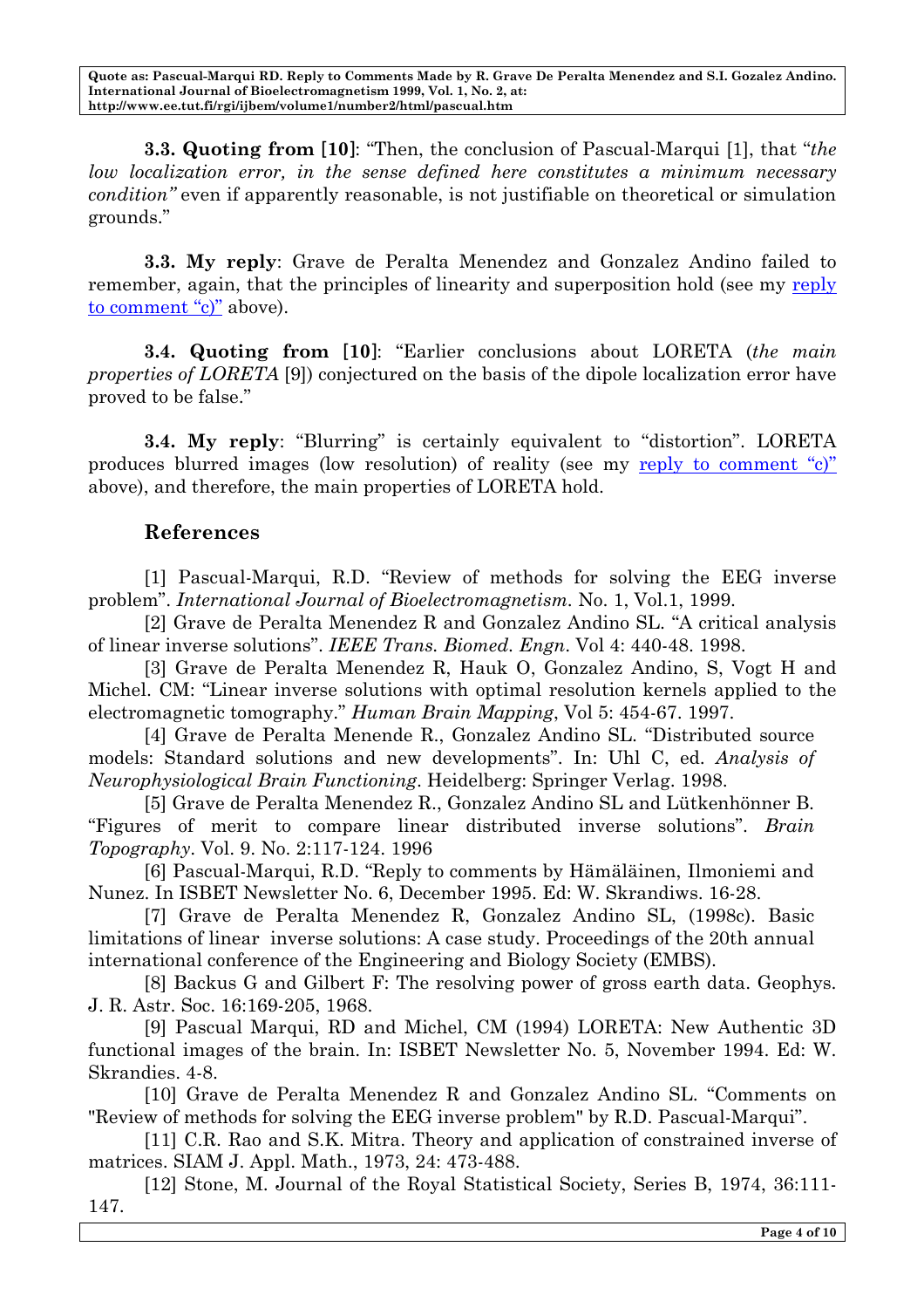# **Appendix I**

#### **Introduction**

This Appendix extends the results presented in [1]. Here, the following additional instantaneous, 3D, discrete, linear solutions for the EEG inverse problem are considered:

1. Weighted minimum norm, with weights that normalize (in the  $L_p$  – *norm* sense) the lead field.

- 2. LORETA without lead field normalization, with Laplacian having null current density beyond boundary.
- 3. LORETA without lead field normalization, with singular Laplacian having arbitrary current density beyond boundary.

#### **1. Methods**

The reader must refer to [1] for background and notation.

One type of generalized minimum norm inverse problem is:

 $\left\{\begin{array}{c}\n\text{min} \quad \mathbf{J}^T \mathbf{W} \mathbf{J} \quad \text{, under constraint} : \mathbf{F} = \mathbf{K} \mathbf{J}\n\end{array}\right\}$ (1)

for any given positive definite matrix **W** of dimension  $(3M) \bullet (3M)$ . The solution is:

$$
\hat{\mathbf{J}} = \mathbf{T} \mathbf{F} \text{ , with : } \mathbf{T} = \mathbf{W}^{-1} \mathbf{K}^T \left[ \mathbf{K} \mathbf{W}^{-1} \mathbf{K}^T \right]^+ \tag{2}
$$

 $\mathbf{w} = \left[ \mathbf{K} \mathbf{W}^{-1} \mathbf{K}^T \right]^+$  denotes the Moore-Penrose pseudoinverse of  $\left[ \mathbf{K} \mathbf{W}^{-1} \mathbf{K}^T \right]$  .

#### **1.1. Weighted minimum norm, with weights that normalize (in the**   $L_p$  − *norm* **sense) the lead field**

In this case:  
\n
$$
\mathbf{W} = (\mathbf{W} \otimes \mathbf{I}_3)^{2e}
$$
\n(3)

where  $e \ge 0$  is an exponent,  $\otimes$  denotes the Kronecker product,  $I_3$  is the identity 3•3matrix, and **W** is a diagonal  $M \cdot M$  -matrix with:  $\Omega_{bb} = L_p \left[ \begin{array}{c} \mathbf{i} \\ \mathbf{j} \end{array} \right]$ **¡** (4)

which denotes the 
$$
L_p
$$
 norm, for any  $p > 0$ , of the  $(3N) \cdot 1$  vector defined by:

$$
\begin{aligned} \boldsymbol{\mathop{\downarrow}\,}_b = \left( \mathbf{k}_{1b}^T \text{ , } \mathbf{k}_{2b}^T \text{ , } \ldots \text{ , } \mathbf{k}_{Nb}^T \right)^T \end{aligned}
$$

Three important comments:

- 1. The particular case  $e = 0$  corresponds to the classical "minimum norm".
- 2. The particular case  $e = 1$ ,  $p=2$  corresponds to the classical "weighted minimum norm".
- 3. This version can be applied to any head geometry, i.e., it is not limited to spherical heads where concepts such as "radius" exist.

(5)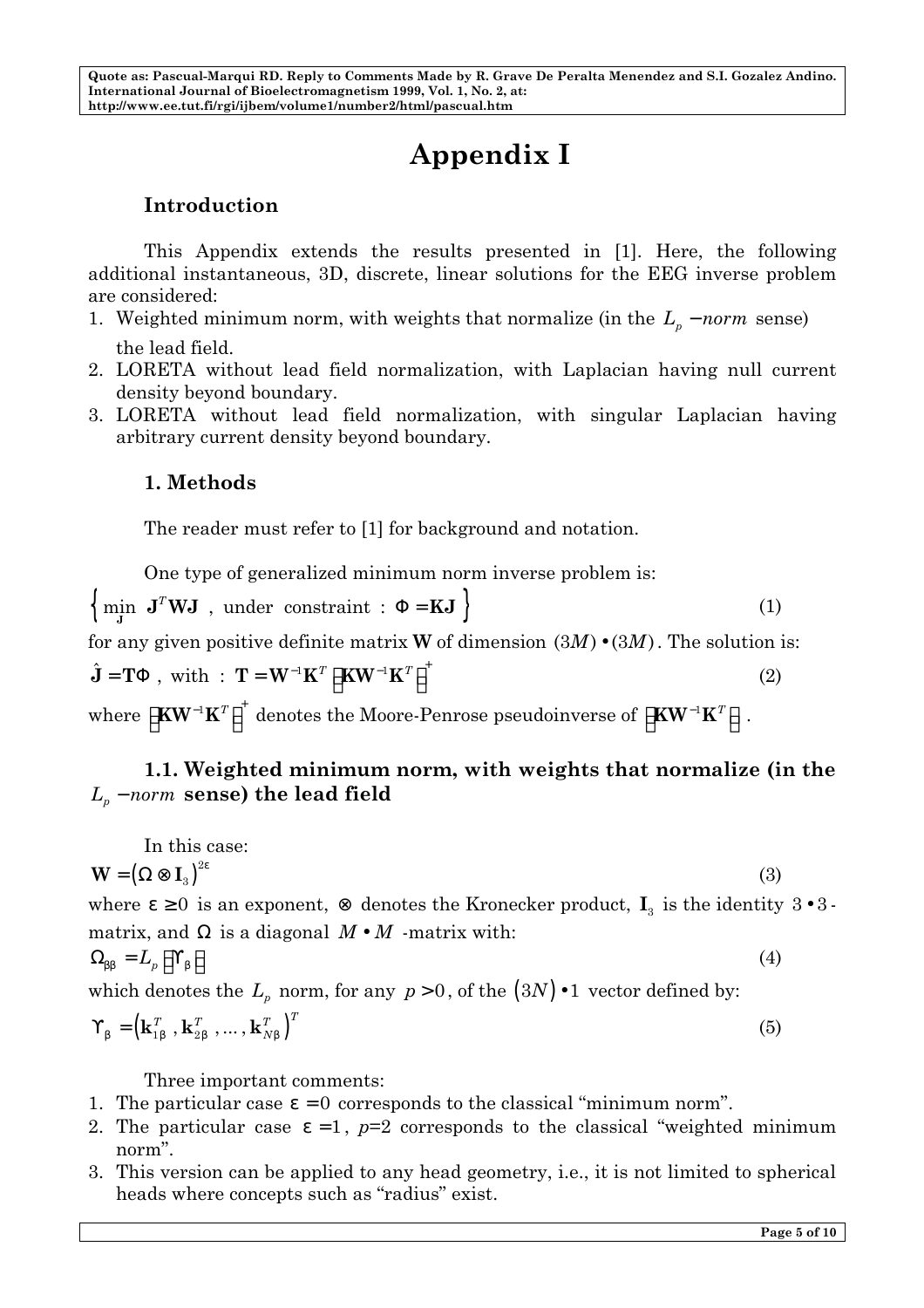#### **1.3. LORETA without lead field normalization, with Laplacian having null current density beyond boundary**

In this case:

 $W = B<sup>2</sup>$  (6) where the matrix **B** implements a discrete spatial Laplacian operator. It should be emphasized that such a choice for **B** produces the smoothest possible inverse solution. This is because the inverse matrix, i.e.  $\mathbf{B}^{-1}$ , implements a discrete spatial smoothing operator. For a solution space given by a regular cubic 3D grid, with minimum intergrid-point distance "*d*", the Laplacian operator used in practice is defined as:

$$
\begin{cases}\n\mathbf{B} = \frac{6}{d^2} (\mathbf{A} - \mathbf{I}_{3M}) \quad with : \mathbf{A} = \mathbf{A}_0 \otimes \mathbf{I}_3 ,\\
\begin{bmatrix}\n\mathbf{A}_0\n\end{bmatrix}_{ab} = \begin{cases}\n(1/6) , if \|\mathbf{v}_a - \mathbf{v}_b\| = d \\
0 , otherwise\n\end{cases}, \forall \mathbf{a}, \mathbf{b} = 1...M\n\end{cases}
$$
\n(7)

Equation (7) corresponds exactly to the Laplacian operator implicitly defined in [6] (see Eq. (2) therein). The explicit definition of the Laplacian is included here (Equation (7)) for the benefit of readers that may be interested in implementing LORETA correctly.

An important comment:

This implements LORETA, without weights, and with boundary condition different from that used previously.

#### **1.4. LORETA without lead field normalization, with singular Laplacian having arbitrary current density beyond boundary**

In this case: 
$$
\overline{a}
$$

 $\mathbf{W} = \mathbf{B}^T \mathbf{B}$  (8)

where the matrix **B** implements the following discrete spatial Laplacian operator:

$$
\begin{cases}\n\mathbf{B} = \frac{6}{d^2} (\mathbf{A} - \mathbf{I}_{3M}) \quad \text{with} : \mathbf{A} = \mathbf{A}_0 \otimes \mathbf{I}_3 ,\\
\mathbf{A}_0 = \left[ \text{diag} (\mathbf{A}_1 \mathbf{1}_M) \right]^{-1} \mathbf{A}_1 ,\\
\mathbf{A}_1 \Big|_{ab} = \begin{cases}\n(1/6) \quad \text{if } \|\mathbf{v}_a - \mathbf{v}_b\| = d\\
0 \quad \text{otherwise}\n\end{cases}, \forall \mathbf{a}, \mathbf{b} = 1...M\n\end{cases}
$$
\n(9)

Equation (9) corresponds exactly to the Laplacian operator implicitly defined and used in [6] (see Eq. (2') therein). The explicit definition of the Laplacian is included here (Equation (9)) for the benefit of readers that may be interested in implementing LORETA correctly. The actual boundary condition here is not exactly arbitrary, but rather that the current density at voxels beyond the solution space are certain linear combinations of the nearest neighboring voxels within the solution space.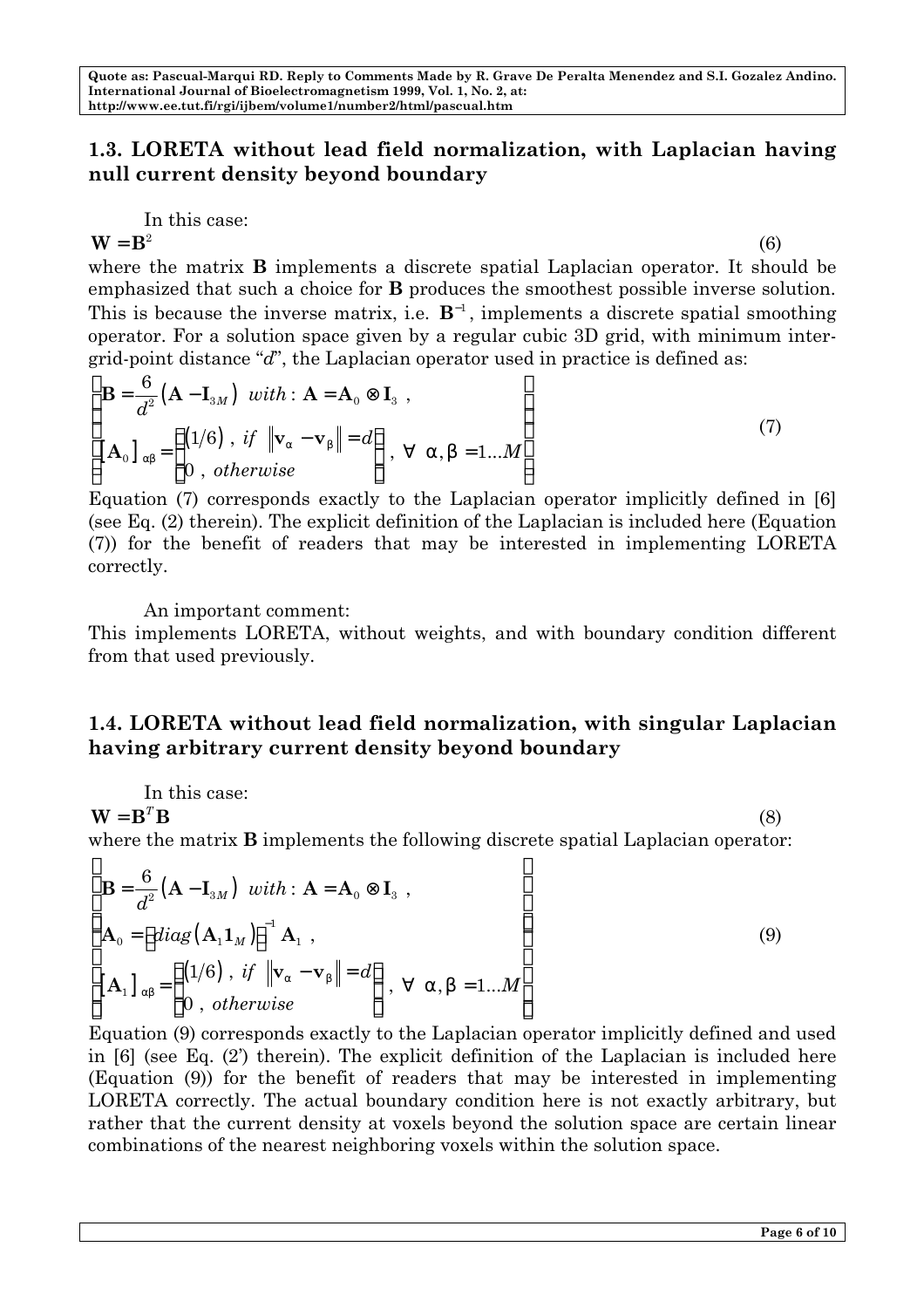It should be emphasized that such a choice for **B** produces the smoothest possible inverse solution. This is because the pseudo-inverse matrix, i.e.  $\mathbf{B}^+$ , implements a discrete spatial smoothing operator. Also, note that **B** is singular, with three null eigenvalues, whose corresponding null eigenvectors are:

$$
\boldsymbol{G}_{\!\scriptscriptstyle 0} = \mathbf{1} \otimes \mathbf{I}_{\scriptscriptstyle 3\bullet 3}
$$

where 1 is an  $M \cdot 1$  vector of ones. The null-eigenvectors correspond to the "spatial" DC".

Because **B** is singular, the solution given by equation (2) is not valid. The general form of solution for this type of problem can be found in *lemma 6.1* in [11]. However, an equivalent simpler derivation will be developed here.

The new problem, which will now be reformulated, can be solved in two steps. In the first step, the problem to be solve is:

$$
\left\{ \min_{\mathbf{J}/\mathbf{C}} \mathbf{J}^T \mathbf{W} \mathbf{J} \text{ , under constraint : } \mathbf{F} = \mathbf{K} \left( \mathbf{J} + \mathbf{G}_0 \mathbf{C} \right) \right\}
$$
 (11)

Note that the minimization is with respect to **J**, for some given **C**, where **C** is a 3•1 vector of unknown coefficients, expressing the contribution of the DC level current density. Note that, by definition  $\mathbf{W}\mathbf{G}_0 \equiv \mathbf{0}$ .

The solution to the problem expressed in equation (11) is:

$$
\hat{\mathbf{J}}(\mathbf{C}) = \mathbf{W}^+ \mathbf{K}^T \left( \mathbf{K} \mathbf{W}^+ \mathbf{K}^T \right)^+ \left( \mathbf{F} - \mathbf{K} \mathbf{G}_0 \mathbf{C} \right)
$$
\nwhich depends on  $\mathbf{C}$ 

\n(12)

which depends on **C**.

The second step consists of solving the problem:  
\n
$$
\min_{\mathbf{C}} \hat{\mathbf{J}}^{T}(\mathbf{C}) \cdot \mathbf{W} \cdot \hat{\mathbf{J}}(\mathbf{C})
$$
\n(13)

which is equivalent to:

$$
\min_{\mathbf{C}} \left( \mathbf{F}^T - \mathbf{C}^T \mathbf{G}_0^T \mathbf{K}^T \right) \left( \mathbf{K} \mathbf{W}^+ \mathbf{K}^T \right)^+ \left( \mathbf{F} - \mathbf{K} \mathbf{G}_0 \mathbf{C} \right)
$$
\n(14)

The solution is:

$$
\hat{\mathbf{C}} = \left(\mathbf{G}_0^T \mathbf{K}^T \mathbf{N} \mathbf{K} \mathbf{G}_0\right)^{-1} \mathbf{G}_0^T \mathbf{K}^T \mathbf{N} \mathbf{F}
$$
\n(15)

with:

 $N = (K W^+ K^T)^+$  (16)

Substituting 15 in 12 gives:

$$
\hat{\mathbf{J}} = \mathbf{W}^+ \mathbf{K}^T \mathbf{N} \Big( \mathbf{I}_{N_E} - \mathbf{K} \mathbf{G}_0 \Big( \mathbf{G}_0^T \mathbf{K}^T \mathbf{N} \mathbf{K} \mathbf{G}_0 \Big)^{-1} \mathbf{G}_0^T \mathbf{K}^T \mathbf{N} \Big) \mathbf{F}
$$
\n(17)

Note that  $\mathbf{G}_0^T \hat{\mathbf{J}} \equiv \mathbf{0}$ .

The total current density estimator is:  
\n
$$
\hat{\mathbf{J}}_{total} = \hat{\mathbf{J}} + \mathbf{G}_0 \hat{\mathbf{C}}
$$
\nor equivalently: (18)

or equivalently:

$$
\left\{\begin{aligned}\n\hat{\mathbf{J}}_{total} &= \mathbf{W}^+ \mathbf{K}^T \left( \mathbf{N} - \mathbf{N} \mathbf{K} \mathbf{G}_0 \left( \mathbf{G}_0^T \mathbf{K}^T \mathbf{N} \mathbf{K} \mathbf{G}_0 \right)^{-1} \mathbf{G}_0^T \mathbf{K}^T \mathbf{N} \right) \mathbf{F} \\
&\quad + \mathbf{G}_0 \left( \mathbf{G}_0^T \mathbf{K}^T \mathbf{N} \mathbf{K} \mathbf{G}_0 \right)^{-1} \mathbf{G}_0^T \mathbf{K}^T \mathbf{N} \mathbf{F}\n\end{aligned}\n\right\} \tag{19}
$$

(10)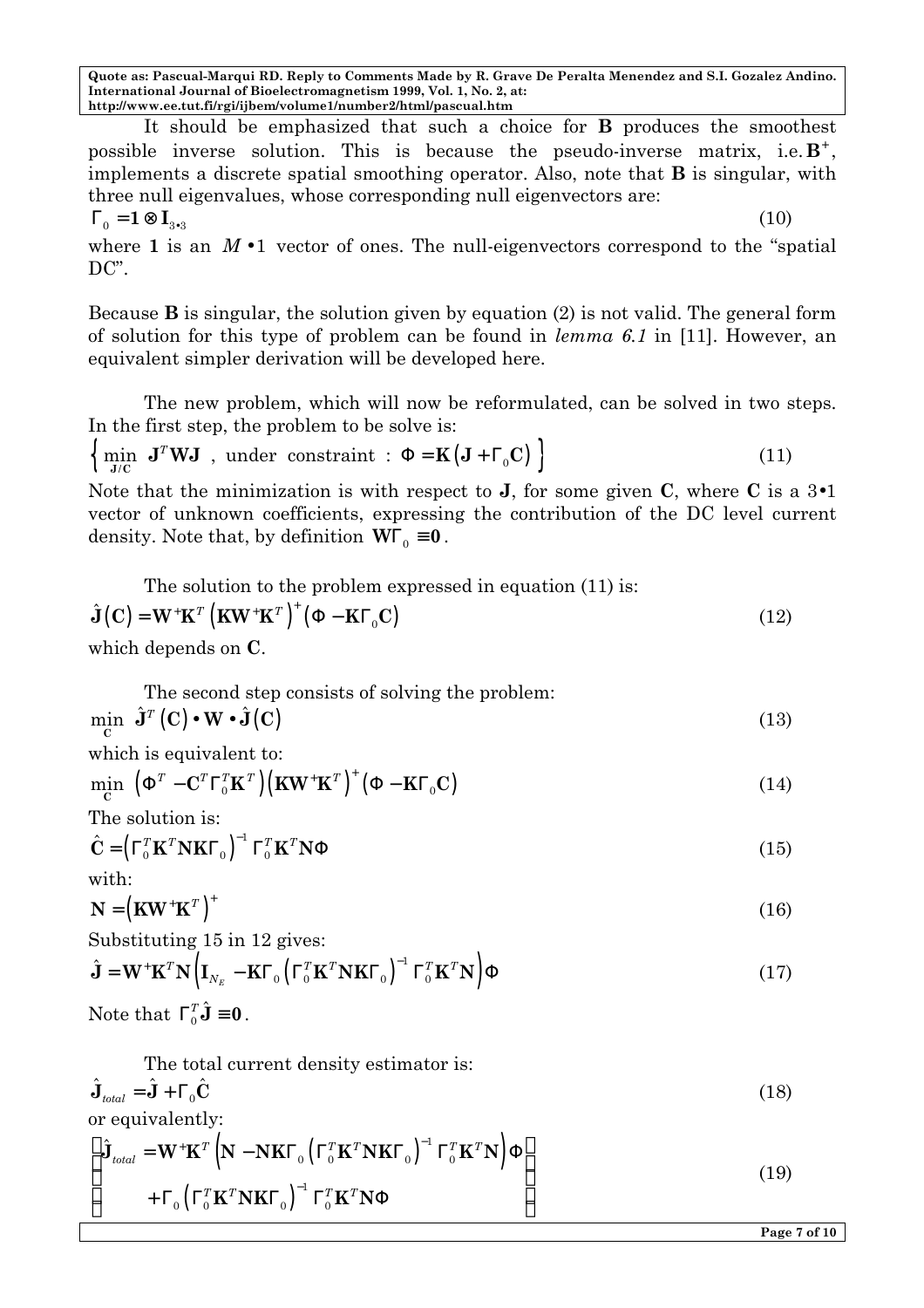An important comment:

This implements LORETA, without weights, and with boundary condition different from that used previously.

## **Appendix II**

#### **Introduction**

This Appendix extends the results presented in [1]. Here, regularized instantaneous, 3D, discrete, linear solutions for the EEG inverse problem are considered.

Here I make two propositions. First, ordinary cross-validation is the method of choice for selecting the regularization parameter. Second, in a comparative study of inverse solutions, the method of choice is the inverse solution with minimum crossvalidation error. All this work is based on the contributions of Stone [12].

There are two methodological principles involved in judging the performance of an inverse solution:

- 1. An inverse solution is "not good" if it has high cross-validation error.
- 2. The converse is not true.

Very informally, the principle states that the selected model must produce the best prediction (in the true sense of objective prediction, as in e.g., the leave-one-out procedure). It is important to emphasize the "prediction error" as defined in the work of Stone [12] is a concept very different from the classical one used in "goodness of fit" and in "least squares".

#### **1. Methods**

The reader must refer to [1] for background and notation.

The regularized version of the generalized minimum norm inverse problem considered is:

 $\min_{\mathbf{J}} \left\{ \left\| \mathbf{F} - \mathbf{K} \mathbf{J} \right\|^2 + \mathbf{a} \mathbf{J}^T \mathbf{W} \mathbf{J} \right\}$  (20)

for any given positive definite matrix **W** of dimension  $(3M) \cdot (3M)$ , and for any given  $a > 0$ . This problem and its solution can be found in [6], equations (9), (9'), (10), (10') therein.

Note that **K** and **F** belong to the linear manifold  $\mathfrak{M}(\mathbf{H}_N)$ , where  $\mathbf{H}_N$  is the  $N \cdot N$  average reference operator (or centering matrix) defined as:  $\mathbf{H}_{N\bullet N} = \mathbf{I}_{N\bullet N} - \mathbf{1}_N \mathbf{1}_N^T / \mathbf{1}_N^T \mathbf{1}$ *N*  $T_{N\bullet N} = \mathbf{I}_{N\bullet N} - \mathbf{1}_N \mathbf{1}_N^T$ (21) where  $\mathbf{1}_N$  is an  $N \cdot 1$  vector composed of ones. In this case,  $rank(\mathbf{K}) = (N-1)$ ,  $\mathbf{K} \equiv \mathbf{H}_N \mathbf{K}$  , and  $\mathbf{F} \equiv \mathbf{H}_N \mathbf{F}$  .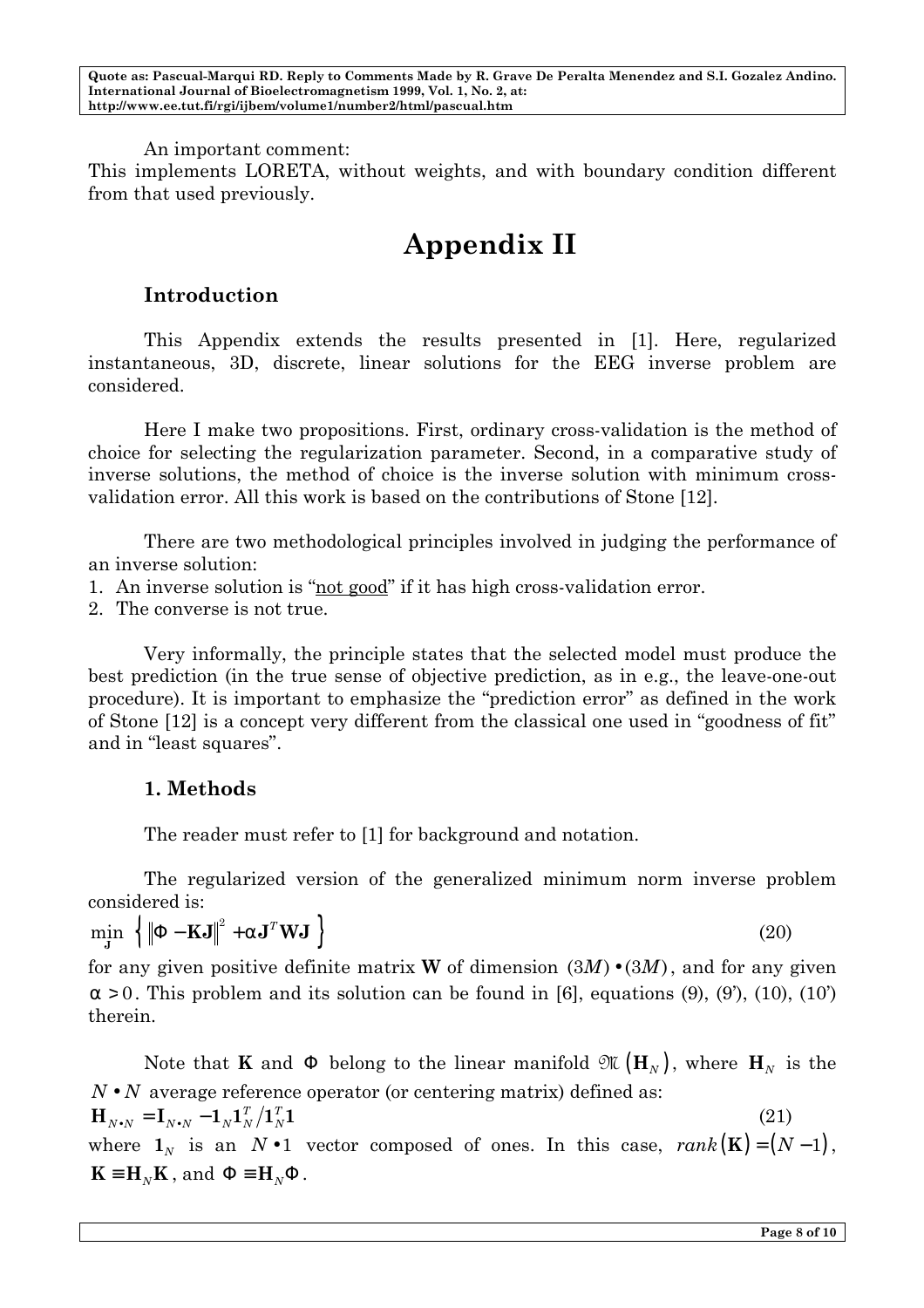The solution to the problem in equation (20) is:

$$
\hat{\mathbf{J}} = \mathbf{W}^{-1} \mathbf{K}^T \left( \mathbf{K} \mathbf{W}^{-1} \mathbf{K}^T + \mathbf{a} \mathbf{H}_N \right)^+ \mathbf{F}
$$
\n(22)

The cross-validation error is defined as:

$$
CVE\left(\mathbf{a}\right) = \frac{1}{N} \sum_{i=1}^{N} \left(\left[\mathbf{F}\right]_{i} - \left[\mathbf{KZ}_{i}\right]_{i}\right)^{2}
$$
\n(23)

where  $\left[\mathbf{F}\right]_i$  denotes the  $i^{th}$  element of  $\mathbf{F}$  ,  $\left[\mathbf{KZ}_i\right]_i$  denotes the  $i^{th}$  element of the vector  $\mathbf{KZ}_i$ , and:

$$
\mathbf{Z}_{i} = \mathbf{W}^{-1} \mathbf{K}_{\{i\}}^{T} \left( \mathbf{K}_{\{i\}} \mathbf{W}^{-1} \mathbf{K}_{\{i\}}^{T} + \mathbf{a} \mathbf{H}_{(N-1)} \right)^{-1} \mathbf{F}_{\{i\}} \tag{24}
$$

where  $\mathbf{K}_{\{i\}}$  is obtained from **K** by deleting its  $i^{th}$  row;  $\mathbf{K}_{\{i\}} \in \mathfrak{M}\left(\mathbf{H}_{(N-1)}\right)$ ;  $\mathbf{K}_{\{i\}} \equiv \mathbf{H}_{(N-1)}\mathbf{K}_{\{i\}}$ ; **F**<sub>{*i*</sub>}</sub> is obtained from **F** by deleting its  $i^{th}$  element; and  $\mathbf{F}_{\{i\}} = \mathbf{H}_{(N-1)}\mathbf{F}_{\{i\}}$ .

An equivalent equation for cross-validation error is:

$$
CVE(\mathbf{a}) = \frac{(N-1)^2}{N^3} \sum_{i=1}^{N} \frac{\left[\mathbf{G}(\mathbf{L} + \mathbf{a}\mathbf{I})^{-1}\mathbf{G}^T\mathbf{Y}\right]_i^2}{\left[\mathbf{G}(\mathbf{L} + \mathbf{a}\mathbf{I})^{-1}\mathbf{G}^T\right]_{ii}^2}
$$
(25)

where  $\mathbf{K}\mathbf{W}^{-1}\mathbf{K}^T = \mathbf{GLG}^T$  denotes the eigen-decomposition; **G** is an  $N \cdot (N-1)$  matrix whose columns are eigenvectors; and **L** is an  $(N-1) \cdot (N-1)$  diagonal matrix with non-null eigenvalues.

Three important comments:

- 1. These equations are valid if the matrix **W** does not depend on the measurement space, i.e., it must not depend on the position or number of electrodes.
- 2. Equation (25) is valid for any  $a \ge 0$ .
- 3. I have emphasized here the use of simple ordinary cross-validation as the "common yard stick" for comparing inverse solutions. Ordinary cross-validation corresponds exactly to the concept of "prediction error" based on "leave one out". Furthermore, it can be calculated exactly for any inverse solution (linear, non-linear, Bayesian, etc.). Generalized cross-validation does not have these properties.

#### **Figures**